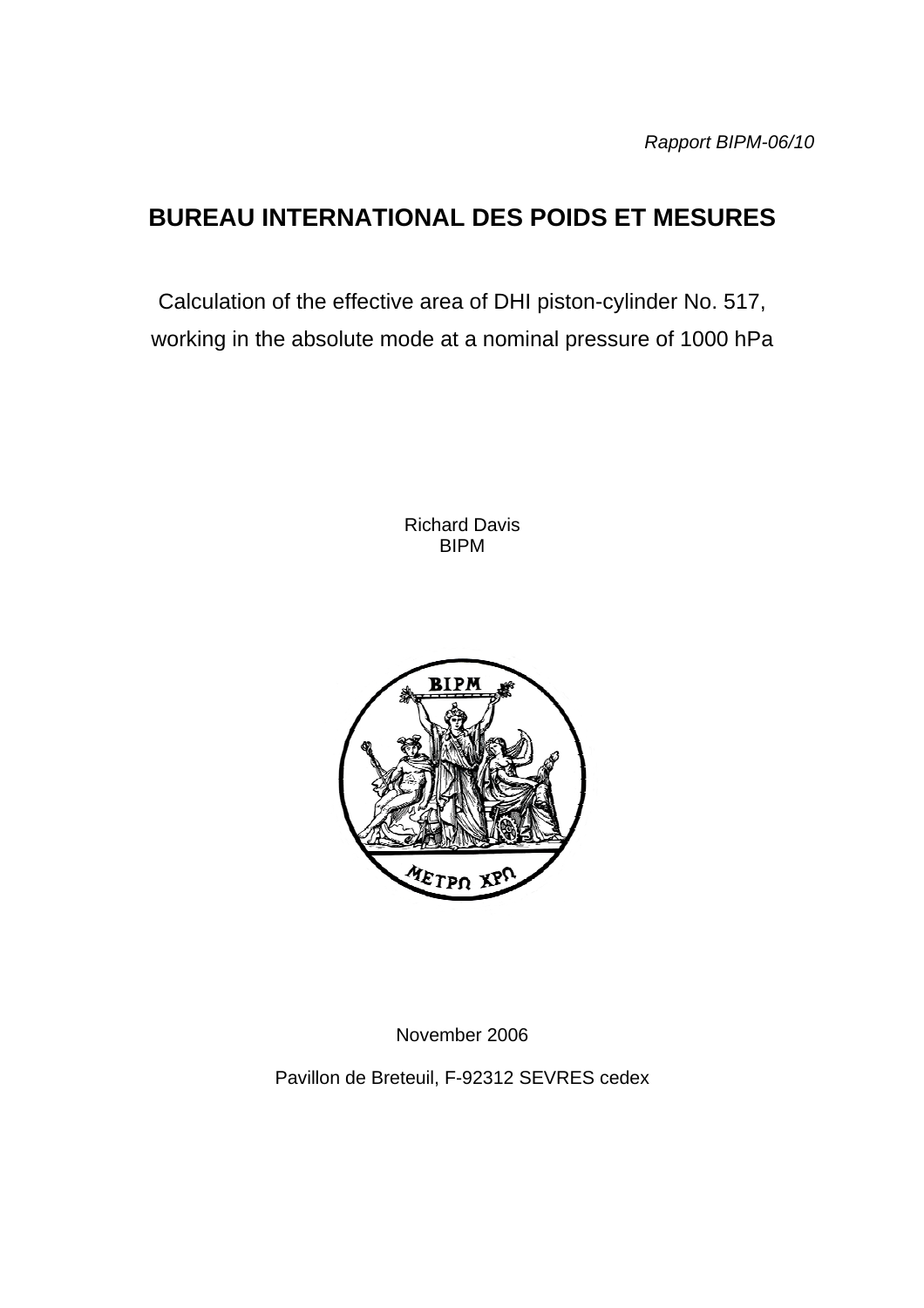## **Calculation of the effective area of DHI piston-cylinder No. 517, working in the absolute mode at a nominal pressure of 1000 hPa**

Richard Davis Bureau International des Poids et Mesures, 92312 Sèvres Cedex, France

## *Introduction:*

The BIPM is now basing its pressure calibrations on a DH Instruments pressure balance (Model PG7607) operating in the absolute mode. The piston-cylinder of this balance has a nominal diameter of 50 mm so that it is possible to calculate the effective area, *A*, at 20 °C based on dimensional measurements taken at that reference temperature. In our case, the diameters at several locations along the axis of both the piston and cylinder were calibrated by the Laboratoire National de Métrologie et d'Essais (LNE, France). In addition, the same laboratory kindly provided us with circularity measurements taken at several locations along the axis of the piston and the cylinder. References [1,2,3,4] describe the principles behind our calculation.

The calculations proceed in three steps:

- 1. Determination of  $A_0$ , the effective area of the piston-cylinder in the limit of negligible pressure gradient along the engagement length [1,4];
- 2. Determination of *AP* to take account of gas flow in the absolute mode, when the measured pressure is near  $P_0 = 1000$  hPa  $[1,2,3,4]$ ; and
- 3. Uncertainty budget [2,3,4,7].

## **I. Determination of**  $A_0$

Our piston-cylinder is the type described by Dadson et al. [1] as "I(B) Simple, Inverted". The equations describing this design are identical to the more usual "I(A) Simple, Upright" provided one places the origin of the vertical axis (*z*-axis) at the *top* of the engagement length, the positive z-axis extending downward. We use the following parameters, all of which are defined in [1]:

*r* : radius of the piston along the engagement length

 $r_0$  :  $r(z=0)$ 

*R* : radius of the cylinder along the engagement length

 $R_0$  :  $R(z=0)$ 

*L* : piston-cylinder engagement length, nominally 40 mm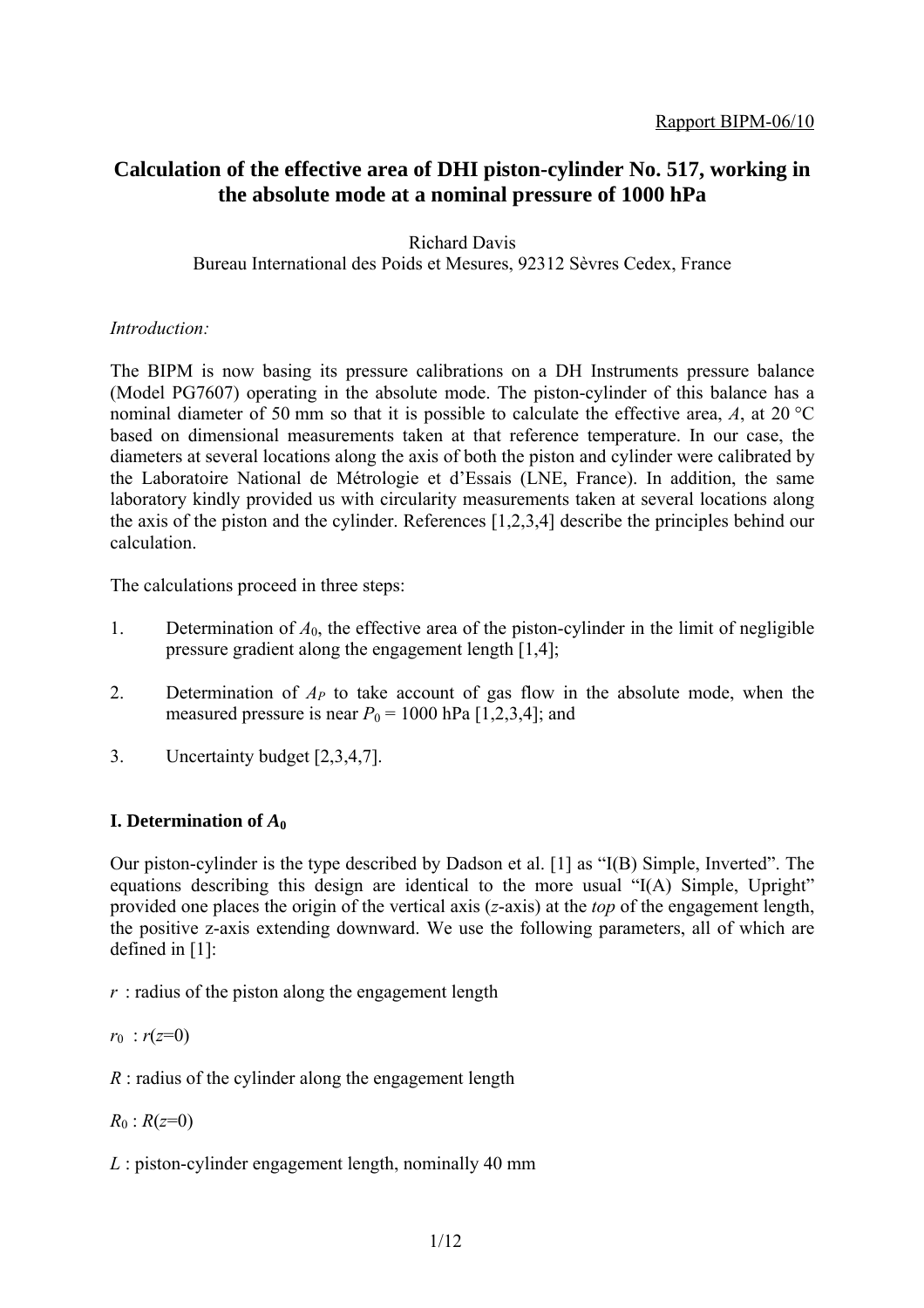*P* : pressure along the engagement length

Additional parameters are defined from the above as

$$
u = r - r_0
$$
  

$$
U = R - R_0
$$

 $h_0 = R_0 - r_0$ , nominally 0.000 8 mm

$$
h = R - r
$$

The final report of EUROMET Project 740 [4] gives a number of equivalent equations that may be used to determine *A* in the limit  $P(L) = P(0)$ . A typical formula is that of the PTB, which is also given in  $[1]$  (Eq. 35):

$$
A_0 = \pi r_0^2 \left\{ 1 + \frac{h_0}{r_0} + \frac{1}{r_0} \frac{\int_0^L \frac{(u+U)}{h^3} dz}{\int_0^L \frac{1}{h^3} dz} \right\}
$$
(1)

This equation is easily transformed to the equation used by the LNE [4], where the only parameters that appear are  $r_0$ ,  $r$ ,  $R$  and the limit of integration  $(L)$ .

Such equations are readily solved provided that the necessary functions of *z* can be written in analytical form as, for example, as a power series in *z*. Integrations were carried out numerically using the packaged software, Mathcad 13.

We have only a limited number of measured diameters, supplied by the LNE, in order to obtain the needed interpolation formulae. Each reported diameter was determined along welldefined *x* and *y* axes. The averages of these two measurements, when divided by two, give the radii shown in Table 1. In Section III, we discuss how well these average radii represent the radii of the corresponding least squares circles (LSCs) as determined from circularity measurements.

| z/mm | $r / \text{mm}$ | R/mm      |
|------|-----------------|-----------|
| 40   | 24.983900       | 24.984534 |
| 35   | 24.983928       | 24.984523 |
| 20   | 24.983938       | 24.984488 |
|      | 24.983948       | 24.984630 |
|      | 24.983875       | 24.984678 |

Table 1. Average values of *r* and *R* as a function of *z*, along the 40 mm engagement length. The top of the engagement length is at  $z = 0$ . Values in red are estimated by linear extrapolation of the two previous points [4].

Examples of fitting the data by regression are shown in Figures 1-4. For our limited data set, it was decided that interpolation by regression was preferable to the use of splines.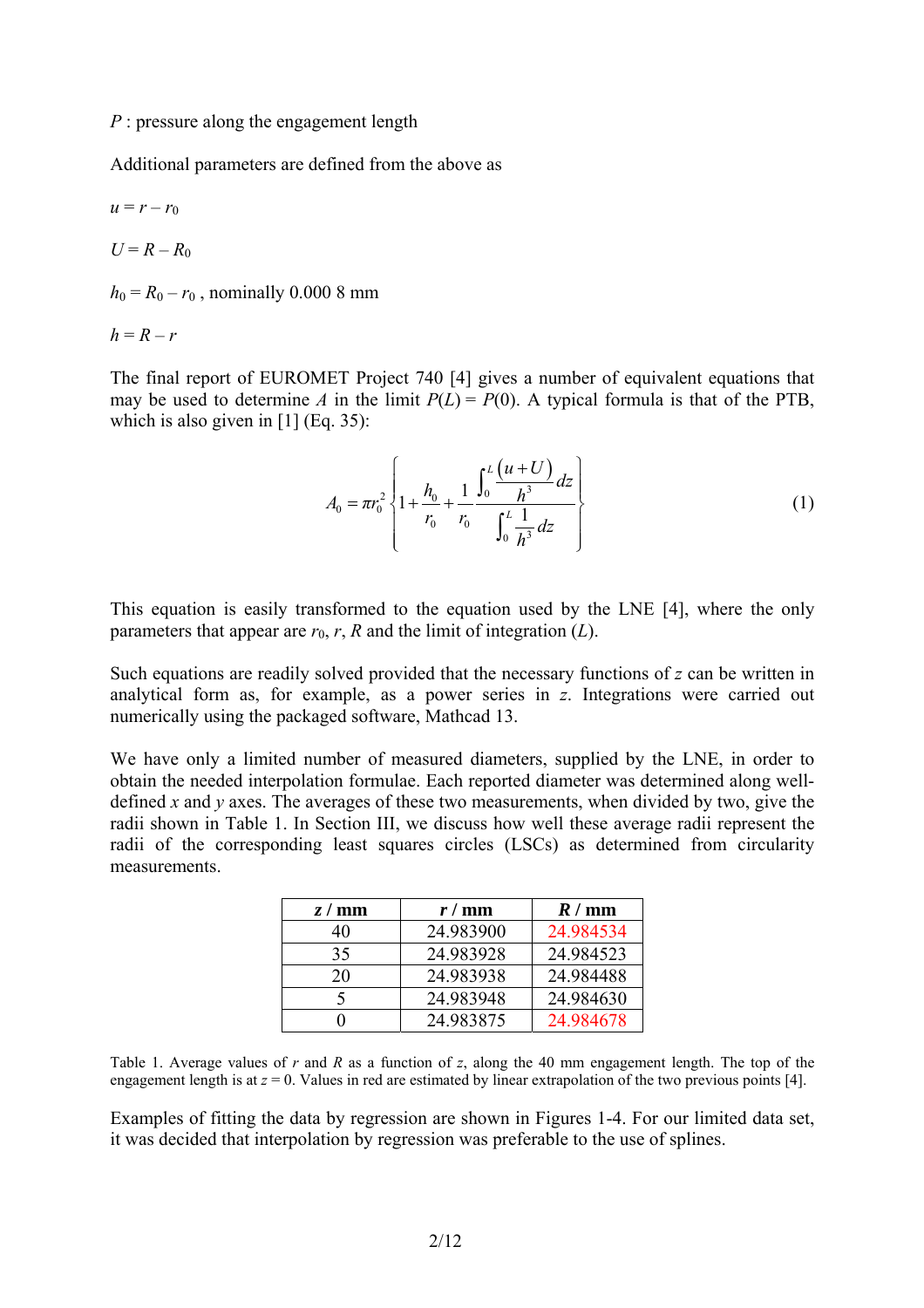

Figure 1. Third-order fit to *r*/mm as a function of *z*/mm



Figure 2. Second-order fit to *R*/mm as a function of *z*/mm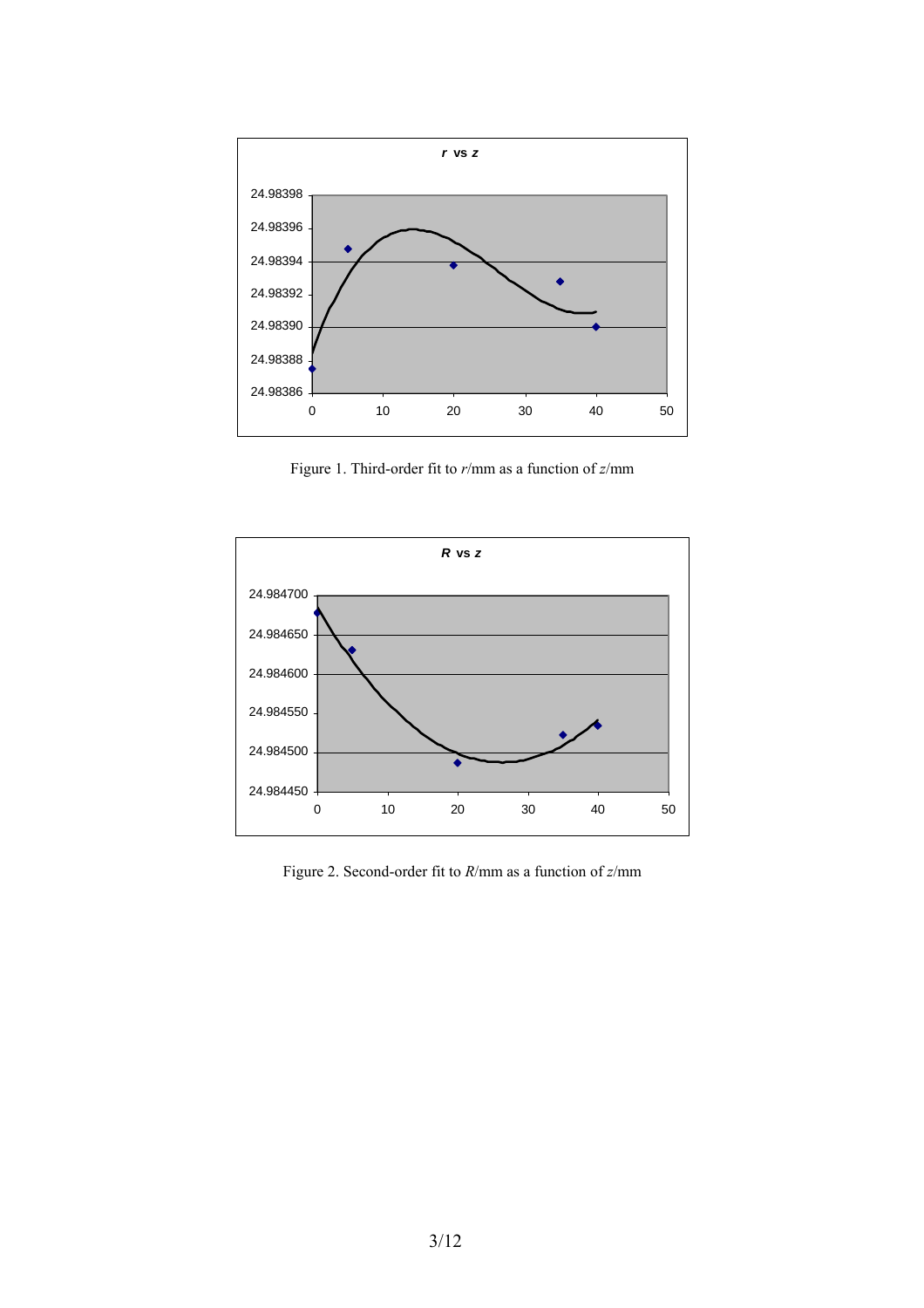

Figure 3. Second-order fit to *h/*mm as a function of *z*/mm.



Figure 4. Third-order fit to  $(U + u)/$ mm as a function of *z*/mm.

As will be discussed below and in Section III, the results for *A* are reasonably insensitive to the analytical form of the fit. For example, using only the interpolation curves shown in Figures 1 and 2, we arrive at

$$
A_{0,1} = 1961.018\ 411\ \mathrm{mm}^2
$$

while, using  $r_0$  and  $R_0$  from Table 1 and the analytical forms of *h* and  $U+u$  shown in Figures 3 and 4, we arrive at

$$
A_{0,2} = 1961.018\ 060\ \mathrm{mm}^2
$$

which is a relative difference in area of  $0.2 \times 10^{-6}$ .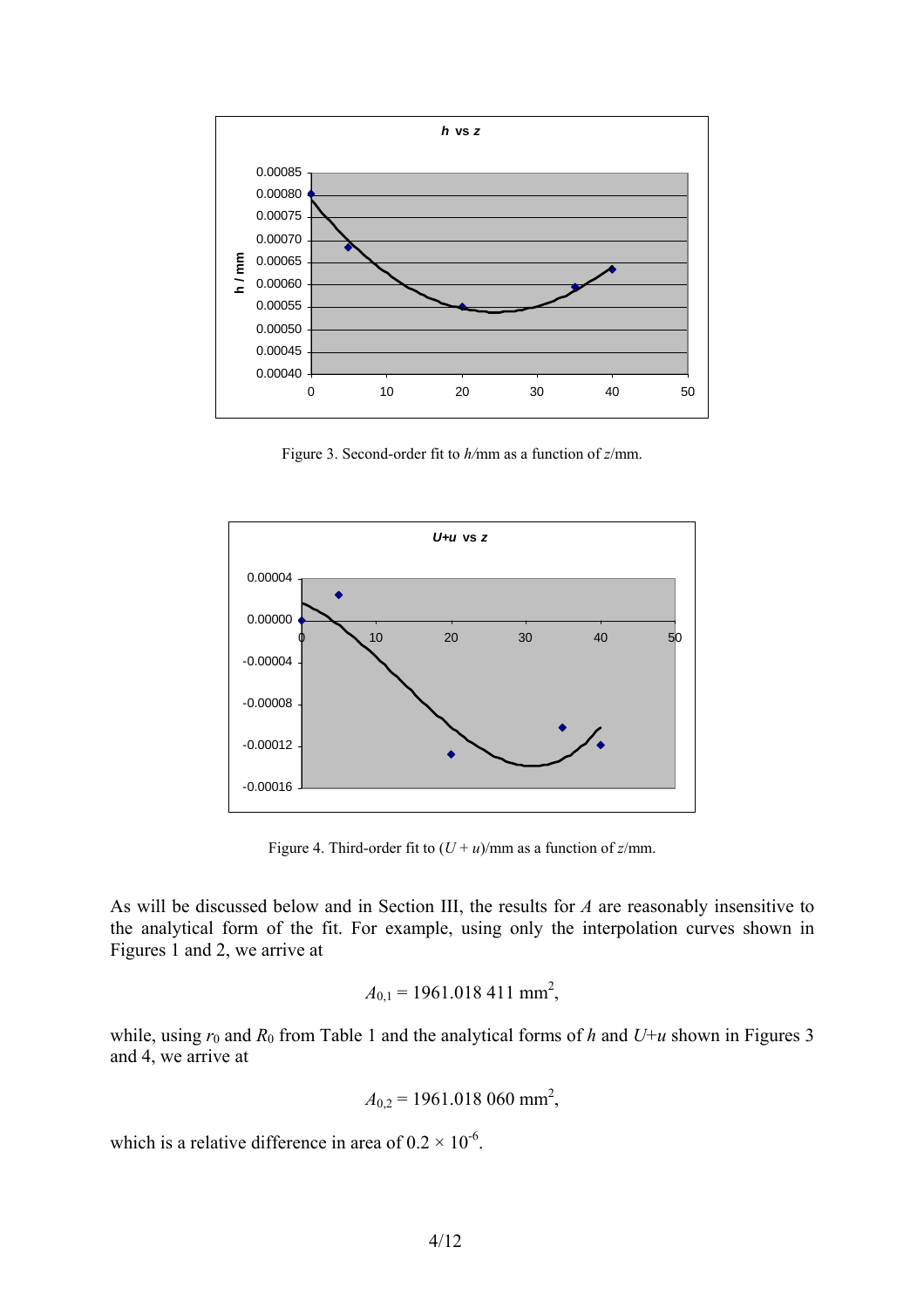One might be suspicious of the first point in Figure 1. If one eliminates this point and fits the remaining points to a straight line (which of course extrapolates to a very different value of  $r(z=0)$ , the relative change in  $A_{0,1}$  is only  $0.11 \times 10^{-6}$ .

Finally, we mention that one participant in Project 740 [4] derived the effective area by averaging all radial data for the piston and cylinder. Although a conclusion of [4] is that this method gives results that are slightly different to those of the others used by participants, we have used the averaging method for completeness; but we have modified it to take account of our limited data set. Using the curves shown in Figs. 1 and 2, we have estimated the average radius by integrating the argument  $(R(z) + r(z))/(2L)$  over the engagement length,  $0 \le z \le L$ . The result is

$$
A_{0,3} = 1961.019 161 mm^2,
$$

which is in rather good agreement with the more complete analysis. This method is discussed in more detail in Appendix A.

#### **II.** Calculation of effective area for operation in the absolute mode,  $P(L) = 0$ ;  $P(0) = P_0$

The calculations carried out in Section I are a useful start. We will return to them in Section III in order to analyze a number of uncertainty components. However, we must now calculate *AP*, which takes account of nitrogen gas flowing in the gap of the piston-cylinder when the measured pressure is of order  $P_0$  and  $P(L)$  is vacuum—the so-called "absolute" mode" of operation [1]. Note that the we are *not* calculating the small effect due to the elastic distortion of the piston when it is subjected to a gradient of 1000 hPa across its ends. This effect is treated as an additional coefficient which is supplied by the manufacturer. We assume, however, that correlations between *P* and *h* can be neglected in the range  $0 \leq P \leq$ 1000 hPa.

Although a formula which is said to apply to the absolute mode is derived in [1], Sutton [2,3] has pointed out that the derivation has not taken into account the fact that the gas flow in the gap begins in the viscous regime at  $z = 0$  but ends in the molecular regime. The transition occurs when the Knudsen number is near unity [3,5], in which case the mean free path of the gas flowing in the gap between the piston and cylinder becomes comparable to the separation distance, *h*.

Following Sutton's derivation, we note that (1) is a special case of a more general formula which, for operation in the absolute mode, may be written as [1,3]

$$
A_{P} = \pi r_0^2 \left\{ 1 + \frac{h_0}{r_0} - \frac{2}{r_0 P_0} \int_0^L I dz \right\}
$$
 (2)

where

$$
I = (u + wh - w_0 h_0) \frac{dP}{dz} \quad . \tag{3}
$$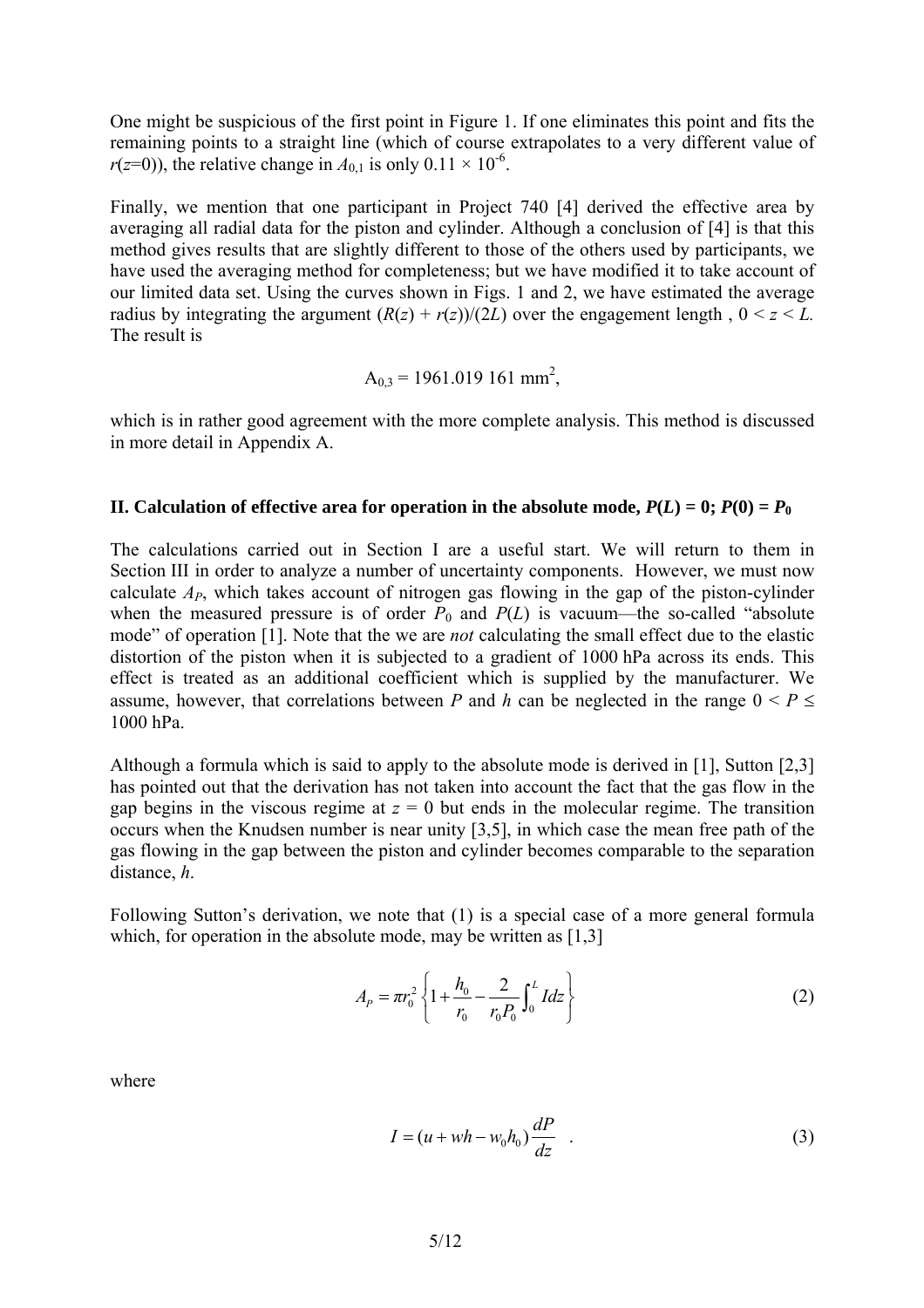In [1], *w* and  $w_0$  are identically equal to  $\frac{1}{2}$ , reflecting the fact that the neutral surface of a piston-cylinder operating under viscous flow is exactly at *r* + *h*/2. In Sutton's development [2],  $w_0$  is  $\frac{1}{2}$  but *w* becomes less than  $\frac{1}{2}$  as the gas passes through the viscous/molecular transition and the neutral surface moves closer to the piston. For the dimensions of our piston-cylinder, the predicted effect is very small [2] and so we have set  $w = \frac{1}{2}$ . In so doing, the expression within the parentheses in (3) becomes  $(u+U)/2$  and thus (2) reduces to equation (23) of [1]. [This is the same as equation (25) of [1], derived for the type I(B) piston-cylinder, after an integration by parts.] To understand why the effect is so small under our conditions of operation, we can take the example of a perfect piston-cylinder with  $h = 0.0008$  mm. As a worst case, we assume that *w* takes its zero-pressure value at all pressures along engagement length so that the last term within the parentheses of (2) becomes

$$
\frac{1-2w}{r}h,
$$

which is preceded by a minus sign.

From [2], we estimate  $0.500 > w > 0.495$  and thus the relative correction for molecular flow must be considerably less than  $0.3 \times 10^{-6}$  in magnitude.

The pressure gradient in the vertical direction may be determined from the formula

$$
P = P_0 - P_0 \left( \int_0^z F^{-1} dz \right) / \left( \int_0^L F^{-1} dz \right), \tag{4}
$$

where *F* is the flow conductance, for which a formula is given in [3] in terms of *h* and the inverse Knudsen number, *f*. The latter is itself a function of *P* and *h*. *f* becomes smaller than unity when the mean free path of the gas molecules (nitrogen in our case) becomes greater than *h*, the separation between the cylinder and piston. The inverse Knudsen number may be expressed as

$$
f = hP/c_{g}.\tag{5}
$$

With *h* in mm and *P* in Pa,  $c_g = 6.5$  Pa mm for nitrogen at 20 °C [6].

Equation (4) must be solved iteratively because *F* is itself a function of *P*. After several such iterations, the solution converges to the pressure profile shown in Figure 5. The convergence does not depend strongly on initial conditions. For example, the solution shown in Figure 5 will be reached if the initial condition is  $P = P_0$  for  $0 \le z \le L$ .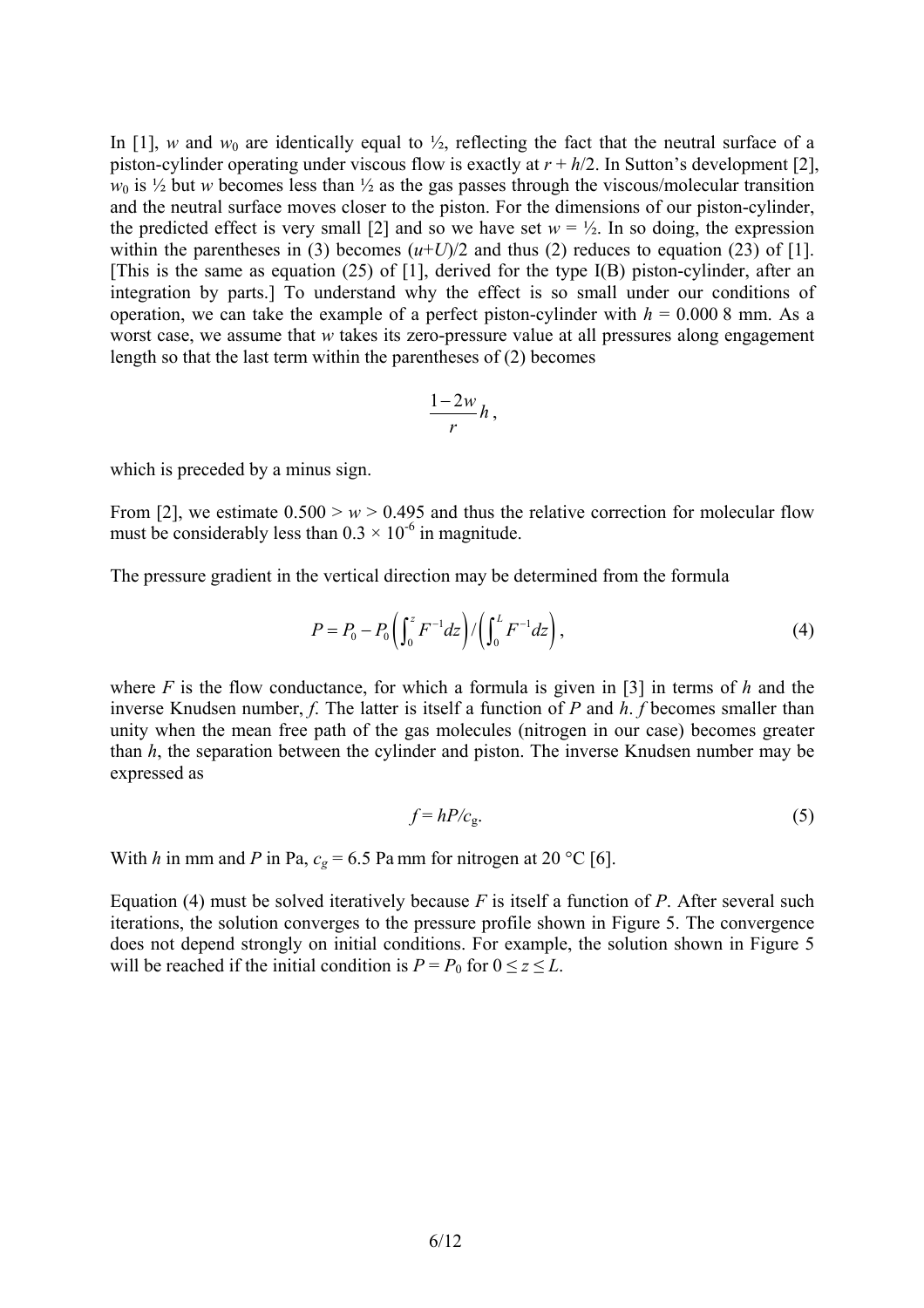

Figure 5. In black, second-order fit to *P* / Pa as a function of *z* /mm, as determined by (4).

From (5), the Knudsen number becomes equal to unity at approximately  $P = 10$  kPa.

The result of this calculation is

$$
A_{P,1} = 1961.017\ 426\ \mathrm{mm}^2.
$$

If we had simply assumed that the gas pressure follows the relation  $P = P_0(1 - z/L)^{1/2}$  [2]<sup>1</sup>, this result would have been increased by  $0.2 \times 10^{-6} A_{P,1}$ .

By contrast, Eq. (37) of [1], derived for viscous flow throughout the engagement length, gives

$$
A_{P,2} = 1961.015\ 799\ \text{mm}^2
$$

(but see discussion in III.E). The relative differences of  $A_{0,1}$ ,  $A_{0,2}$ ,  $A_{0,3}$  and  $A_{P,2}$  with respect to  $A_{P,1}$  are  $0.50 \times 10^{-6}$ ,  $0.03 \times 10^{-6}$ ,  $0.88 \times 10^{-6}$  and  $-0.83 \times 10^{-6}$ , respectively.

We will take  $A_{P,1}$  as the effective area of our piston-cylinder.

#### **III. Uncertainty**

The uncertainty of  $A_{P,1}$  has a number of components that must be considered: A) noncircularity of the piston-cylinder, B) uncertainty of the calibrated diameters, C) sensitivity of the result to engagement length, D) inadequacies of the interpolation formulae used for

<sup>&</sup>lt;sup>1</sup> This is a special case of eq. (32) of Dadson et al. [1], when  $h(z)$  is constant over the engagement length.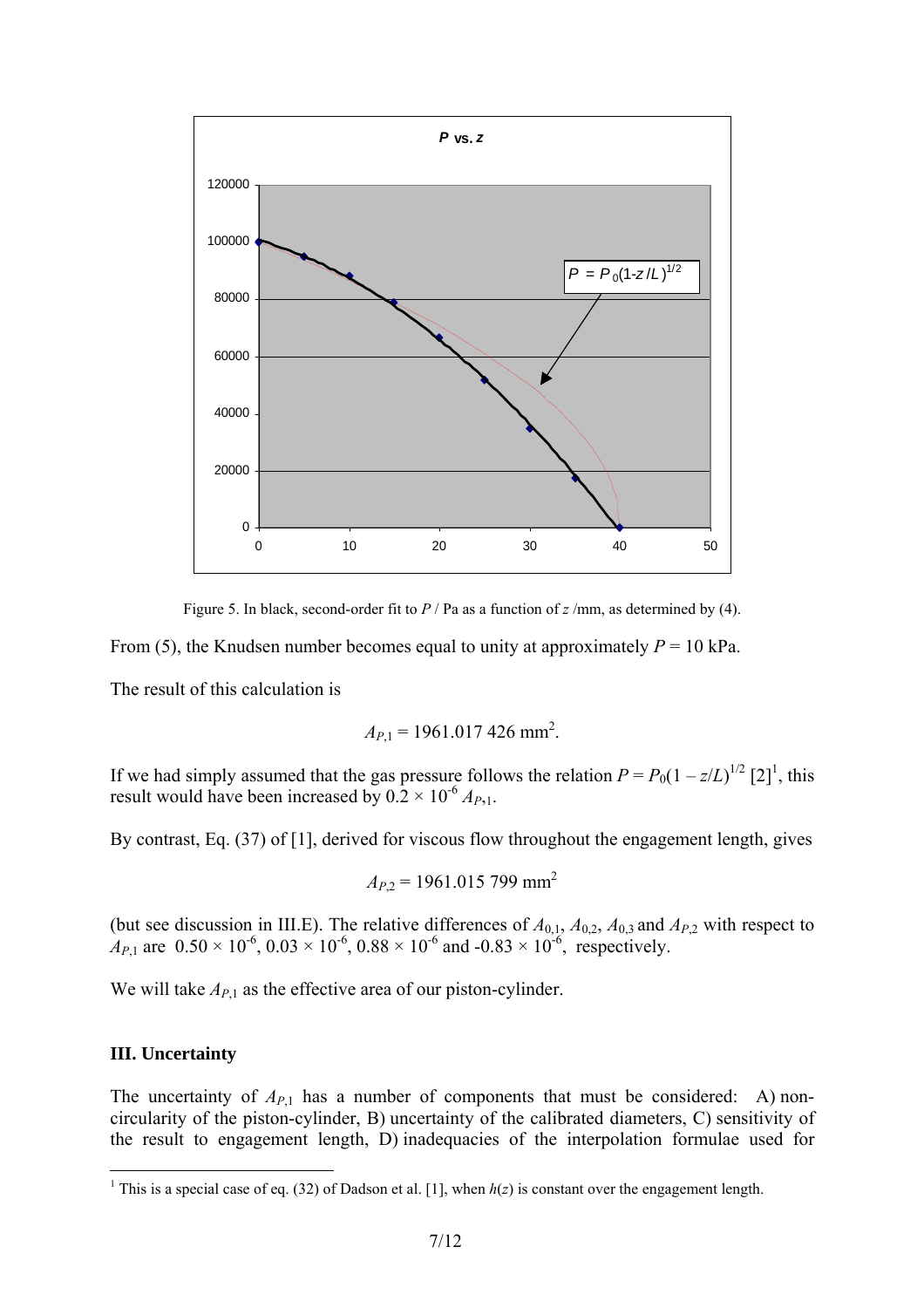numerical integration, E) inadequacy of the formulae themselves. For all but E), it is convenient to propagate uncertainties through (1). Note that the integration terms (the third terms within the parentheses of (1) and (2)) introduce only small relative corrections, about  $4 \times 10^{-6}$  in magnitude, to the effective area.

#### *A. Non-circularity*

Non-circularity of the piston-cylinder may have introduced a bias error into our estimates of the average radii. Specifically, we introduce an error when the average of the two orthogonal diameters measured for each cross-section does not equal the diameter of the least-squares circle (LSC) determined from circularity measurements [3]. For the calculations discussed here, the worst case occurs at the vacuum end,  $z = 40$  mm, for both the piston and the cylinder. The bias errors on the average radius are  $-20$  nm and  $+ 8$  nm respectively, although this is consistent with the uncertainty of the calculation (see Section III.B). The starting data were nevertheless adjusted to eliminate the calculated biases of the points and the interpolation curves for  $r(z)$  and  $R(z)$  were recalculated. The relative change in effective area was less than  $0.1 \times 10^{-6}$ .

The circularity data (which do not constitute a calibration by the LNE) should be consistent with the difference in diameters that were measured along the *x* and *y* axes. If  $\Delta_i$  is the difference in diameters as determined from the circularity chart of the i<sup>th</sup> section and  $\delta_i$  is the corresponding estimate based on direct measurement of the two diameters, then the standard deviation of the six  $(\Delta - \delta)$ <sub>i</sub> is 62 nm. The mean is +20 nm, with 25 nm standard deviation. Therefore, there is no statistical bias between these two methods of determining the diameter difference. However, we suspect that the two diameter measurements are highly correlated. Therefore, it is difficult to explain the large standard deviation observed in the difference of differences. We add a component of  $(62 \text{ nm}/2^{1/2})/r_0$   $(u_r 1.8 \times 10^{-6})$  to take account of possible circularity errors.

#### *B. Calibration uncertainty of dimensional metrology*

The LNE calibration certificate states that the expanded uncertainty (*k*=2) of each reported diameter measurement is 0.08 µm. We assume that the diameters measured at two orthogonal diameters are highly correlated so that the average value of *r* and the average value of *R* measured for each cross section each have standard uncertainties  $u(r)$  and  $u(R)$  ( $k=1$ ) of 0.02 µm. Furthermore, we also assume perfect correlation between measurements of *r* and *R*.

It is then possible to carry out an uncertainty analysis using the LNE formulae given in [4]. The result, expressed as a relative standard uncertainty, is virtually identical to that obtained from the simple formula

$$
u_{\rm r} = \frac{u(r) + u(R)}{r_0} \quad , \tag{6}
$$

from which  $u_r = 1.6 \times 10^{-6}$ .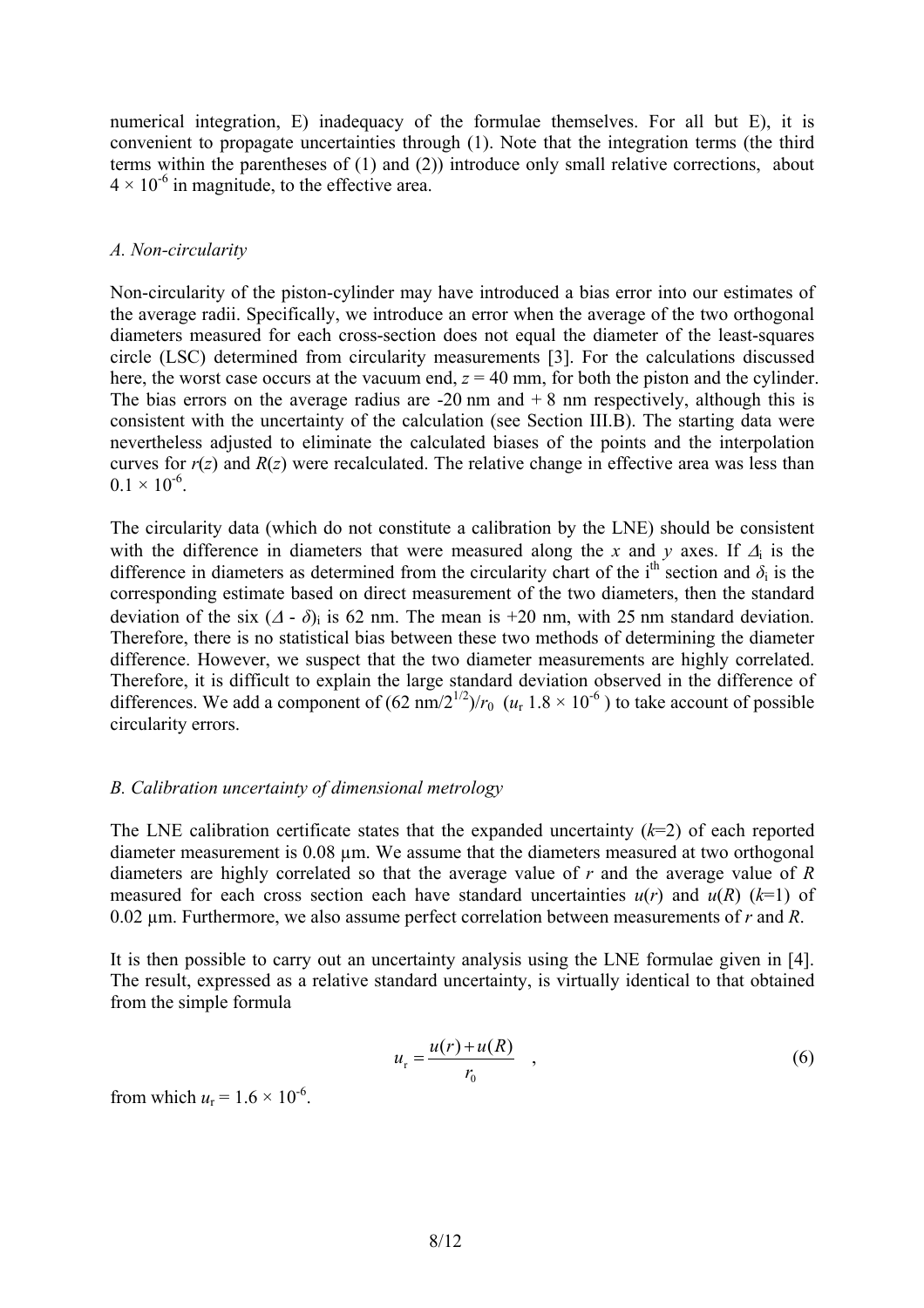#### *C. Changes in the engagement length*

The effective area was recalculated for an engagement length of 36 mm instead of 40 mm and the resulting change is negligible.

The effective area was recalculated for an engagement length of 40 mm but where centre of the cylinder is displaced from  $z = 20$  mm to  $z = 16$  mm, the centre of the piston remaining at  $z = 20$  mm. Again, the resulting change is negligible.

#### *D*. *Interpolation formulae used for numerical integrations*

It is difficult to assess this component of the uncertainty. At the end of Section I, we have already remarked that the interpolation formula for *h* can be changed from 3rd order in *z* to linear in *z* (also eliminating the datum at  $z = 0$ ) with negligible effect. We have also fit a quadratic curve to the *U+u* data shown in Fig. 4 and this changes results by about  $0.2 \times 10^{-6}$ .

It is clear that the interpolation formulae are not perfect. This is seen from the difference in the calculation results  $A_{0,1}$  and  $A_{0,2}$ . The formulas used to obtain these two results can easily be shown to be mathematically identical. Any discrepancy must be due to the fact that  $A_{0,1}$  is obtained using interpolation formulae for  $r$  and  $R$ , whereas  $A_{0,2}$  uses interpolation formulae for ( $U+u$ ) and  $h$ , along with the dimensional measurements for  $r_0$  and  $h_0$ .

In addition, we have extrapolated the *R* data to obtain input values for the extremes of the engagement length. Due to the small number of calibration points along the engagement length, we think it prudent to add a component equal to the LNE calibration uncertainties of the data that we have, in order to allow for all interpolation (and extrapolation) effects. This amounts to  $u_r = 1.6 \times 10^{-6}$ .

#### *E*. *The formula*

Sutton has estimated that his formula for *F* propagated a component of relative standard uncertainty of  $0.8 \times 10^{-6}$  in the effective area [3] (note that all uncertainties given in [3] are 99% confidence limits, which we interpret as  $k = 3$ ). It is difficult to assess the uncertainty for our own application, where the molecular flow region is confined to a relatively small fraction of the total engagement length.

As noted above,  $A_{P,2}$  differs from  $A_{P,1}$  by approximately  $0.8 \times 10^{-6}$ . To see how robust is this difference, we recalculated  $A_{P,2}$  after an integration by parts. The integral in question is [1]

$$
\int_0^L \frac{d(U+u)}{dz} \left\{ 1 - \frac{\int_0^z \frac{1}{h^3} dx}{\int_0^L \frac{1}{h^3} dx} \right\}^{\frac{1}{2}} dz \tag{7}
$$

and the expression in curly brackets is  $P(z)/P_0$ . Before integrating (7) by parts, we calculated the power series representation of  $(U+u)$  in order to add the constraint  $(U(0)+u(0)) = 0$ . The integration by parts gives the same result for the integral to  $0.01\%$  ( $0.001 \times 10^{-6}$  difference in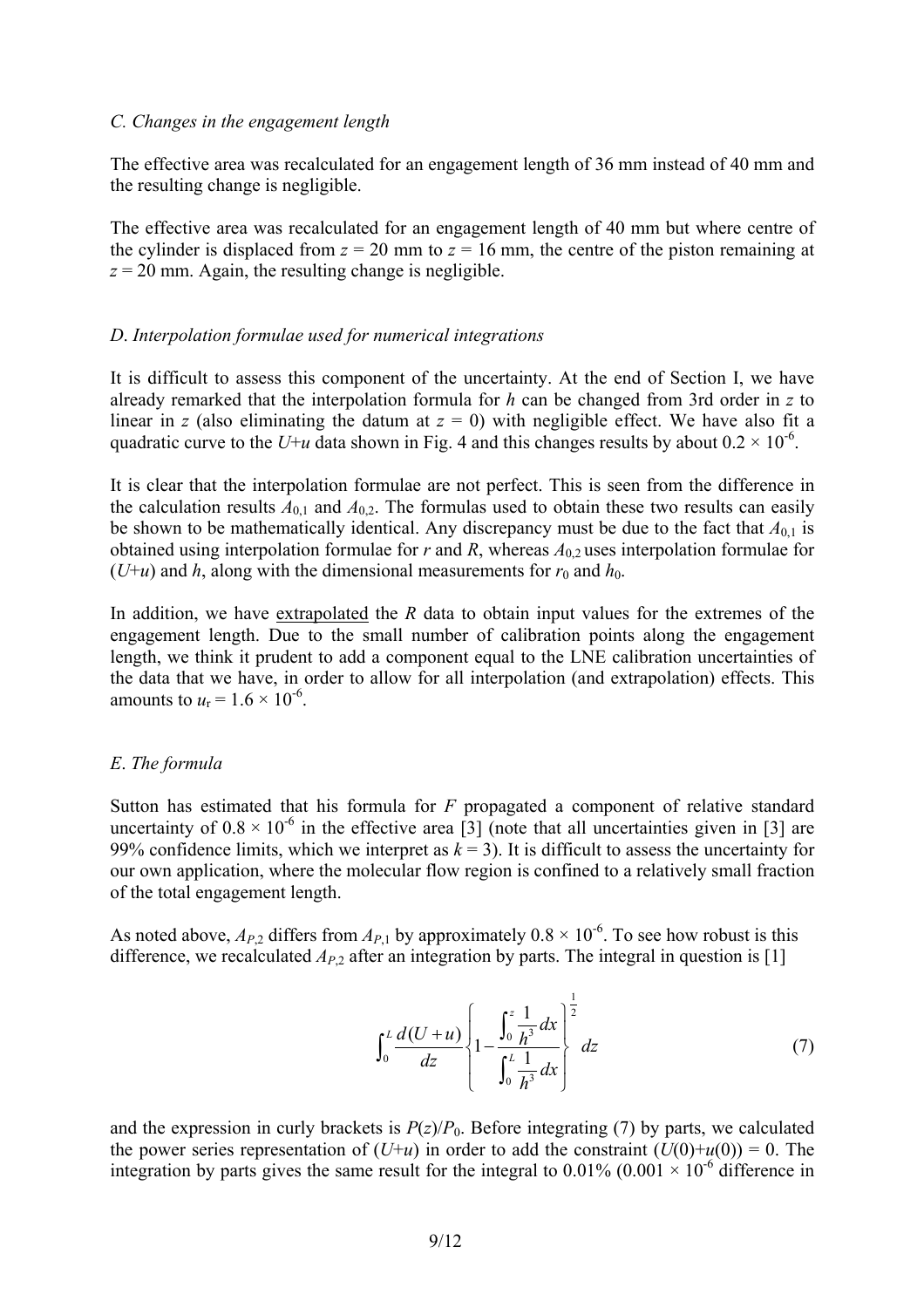*A*). Integrations were carried out using the Romberg method. However, we remarked the following: while the value of  $A_{P,1}$  changed by less than  $0.05 \times 10^{-6}$  with the new fit to  $(U+u)$ , the value of  $A_{P,2}$  increased by  $0.65 \times 10^{-6}$ , effectively removing the small discrepancy that had been noted at the end of Section II.

A pertinent article by Delajoud et al. [7] discusses the calibration of a three 50 mm diameter piston-cylinders manufactured by DHI but made of a ceramic material (our piston-cylinder No. 517 is made of tungsten carbide). Three different methods are reported in [7] to calculate the effective area of each piston-cylinder set, all relying on the same dimensional measurements carried out at the NIST. These methods are: simple averaging (as we used to calculate  $A_{0,3}$ ); (1) or its mathematical equivalent (as we used to calculate  $A_{0,1}$  and  $A_{0,2}$ ); and Eq. (37) of Dadson et al. [1] (as we used to calculate  $A_{P,2}$ ). For all three piston-cylinders studied in [7], the most serious relative discrepancies are about  $1 \times 10^{-6}$ . Note, however, that their results are tabulated to a relative precision of  $0.5 \times 10^{-6}$ . In any case, our most serious discrepancy among these methods is about  $1.7 \times 10^{-6}$  (between  $A_{0,3}$  and  $A_{P,2}$ ). The three piston-cylinders were also calibrated in the gauge mode by cross floating against two different reference gauges traceable to NIST primary standards. Discrepancies for all six measurements with respect to the dimensional calculations ranged from  $-7 \times 10^{-6}$  to  $+5 \times 10^{-6}$ , with three of three of the six results agreeing to within  $2 \times 10^{-6}$ . We do not taken account of these discrepancies in our own uncertainty budget.

To conclude this section, it seems to us prudent to assign a relative uncertainty of  $1.5 \times 10^{-6}$ (type B) to the method used to obtain  $A_{P,1}$ .

## *F*. *Final uncertainty budget*

The final budget for the relative standard uncertainty of the effective piston area is given in Table 2 for  $A_{P,1}$  = 1961.017 426 mm<sup>2</sup>. Due to the reliance on calibration data and Type B estimates, the number of degrees of freedom is much greater than 10 and need not be calculated in detail.

| <b>Component</b><br>or effect | <b>Standard</b><br>uncertainty | <b>Sensitivity factor for</b><br>calculating relative<br>standard uncertainty | <b>Relative standard</b><br>uncertainty<br>$10^{-6}$ |
|-------------------------------|--------------------------------|-------------------------------------------------------------------------------|------------------------------------------------------|
| $\boldsymbol{\nu}$            | $20 \text{ nm}$                | 1/r                                                                           | 0.8                                                  |
|                               | $20 \text{ nm}$                | 1/r                                                                           | 0.8                                                  |
| circularity                   |                                |                                                                               | 1.8                                                  |
| engagement length             |                                |                                                                               | < 0.1                                                |
| interpolation                 |                                |                                                                               | 1.6                                                  |
| formula                       |                                |                                                                               | 1.5                                                  |
| total                         |                                |                                                                               | 3.3                                                  |

Table 2. Final uncertainty budget for  $A_{P,1}$ . Components are considered to be uncorrelated with the exception of  $r$ and *R*, which are assumed to be perfectly correlated.

The analyses presented in [4] include the uncertainty of  $r_0$ , which appears explicitly in (1). It can be shown that the sensitivity factor for  $r_0$  is  $h_0/r^2$  [4]. This is so small compared to  $1/r$  that consideration of  $u(r_0)$  in our uncertainty budget is not needed.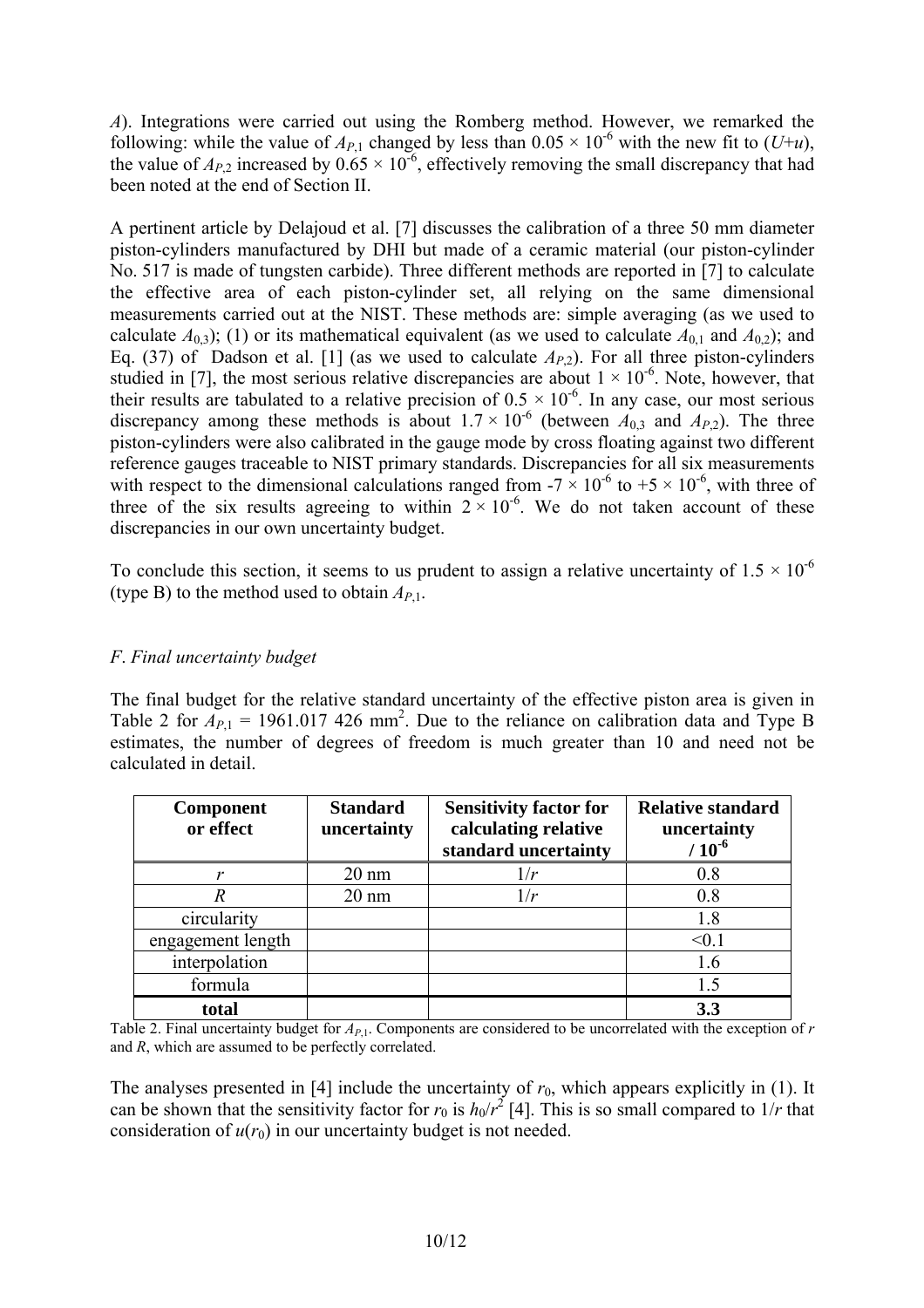#### **IV. References**

- 1. Dadson R.S., Lewis S.L., Peggs G.N., *The Pressure Balance (Theory and Practice)*, London, Her Majesty's Stationery Office, 1982, 290 p.
- 2. Sutton, C.M., *J. Phys. E*, 1980, **13**, 857-859.
- 3. Sutton, C.M., *Metrologia*, 1993/94, **30**, 591-594.
- 4. Molinar G., Bergoglio M., Sabuga W., Otal P., Kocas I., Verbeek J., Farar P., *Final Report of EUROMET Project 740*, 2005.
- 5. Schmidt J.W., Welch B.E., Ehrlich C.D., *Meas. Sci. Technol.*, 1993, **4**, 26-34.
- 6. O'Hanlon J.F., *A User's Guide to Vacuum Technology*, New York, Wiley, 1980, 402 p.
- 7. Delajoud P., Girard M., Ehrlich C.D., *Metrologia*, 1999, **36**, 521-524.
- 8. Schmidt J.W., Yuequin C., Driver R.G., Bowers W.J., Houck J.C., Tison S.A., Ehrlich C.D., *Metrologia*, 1999, **36**, 525-529.

## **Appendix A**

#### **Comparing the technique of averaging radii with other methods**

In [4], it is concluded that the technique of averaging radial measurements of the piston and cylinder in order to arrive at an average radius gives results that are slightly different to those of the other methods studied. By contrast, the authors of [7] imply that the technique of averaging radial measurements is a) as successful as other, more complicated methods and b) that this technique gives a result that can be used for cases when  $P_0$  is close to the reference pressure and also when the difference in pressure is about one atmosphere. The explicit equation for averaging radii is given in [8].

Unfortunately, in none of these references is there any indication of how the method of simple averages compares analytically with other methods. In fact, such a comparison is relatively straightforward under reasonable assumptions. We present it here.

#### *i. Method of averages*

From [8], the formula for the effective radius,  $r_e$ , of the piston-cylinder may be inferred to be

$$
r_{e}^{2} = \frac{1}{2} (\langle R \rangle^{2} + \langle r \rangle^{2}), \tag{A.1}
$$

where  $\langle R \rangle$  and  $\langle r \rangle$  are the respective averages of the cylinder and piston data.